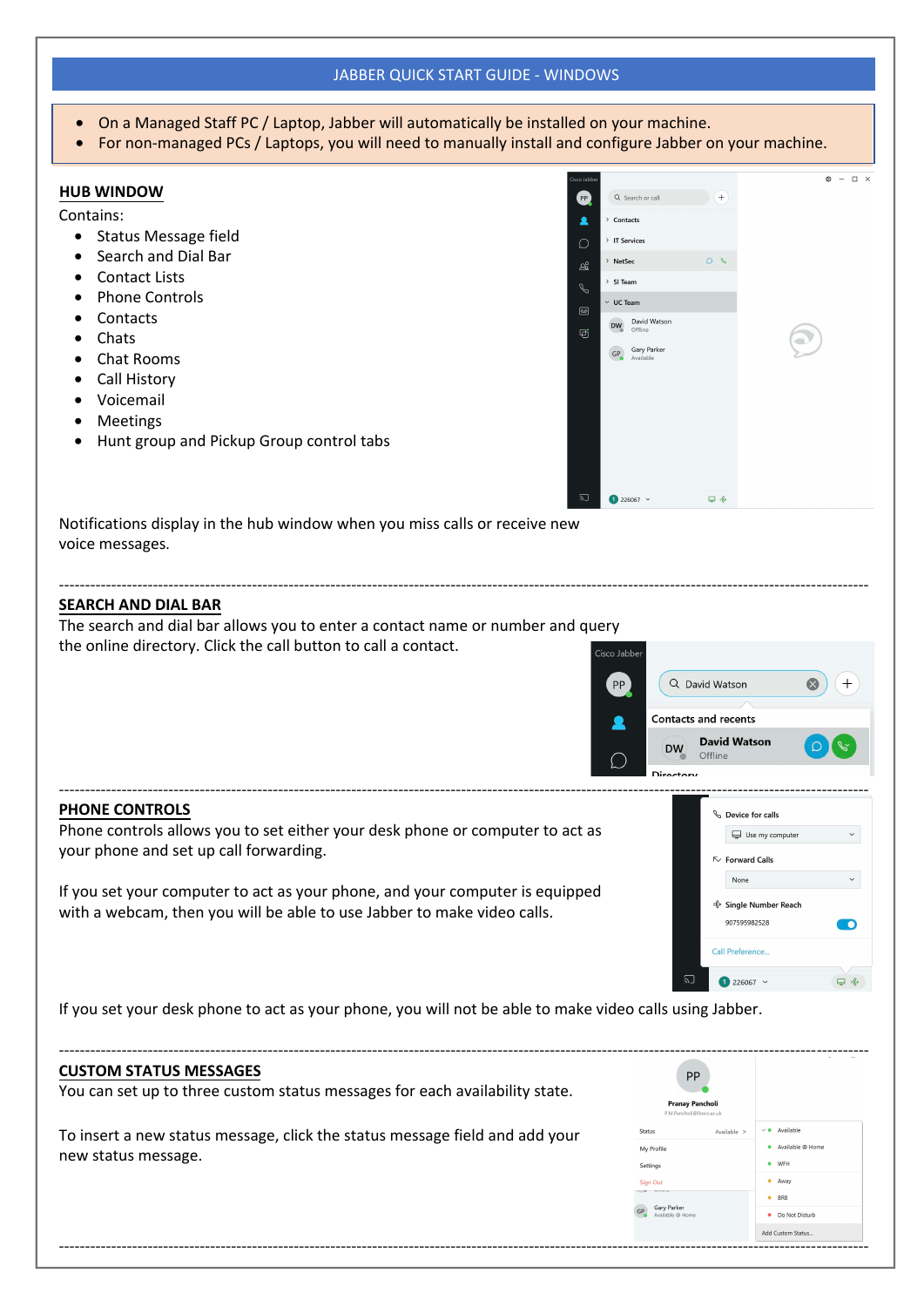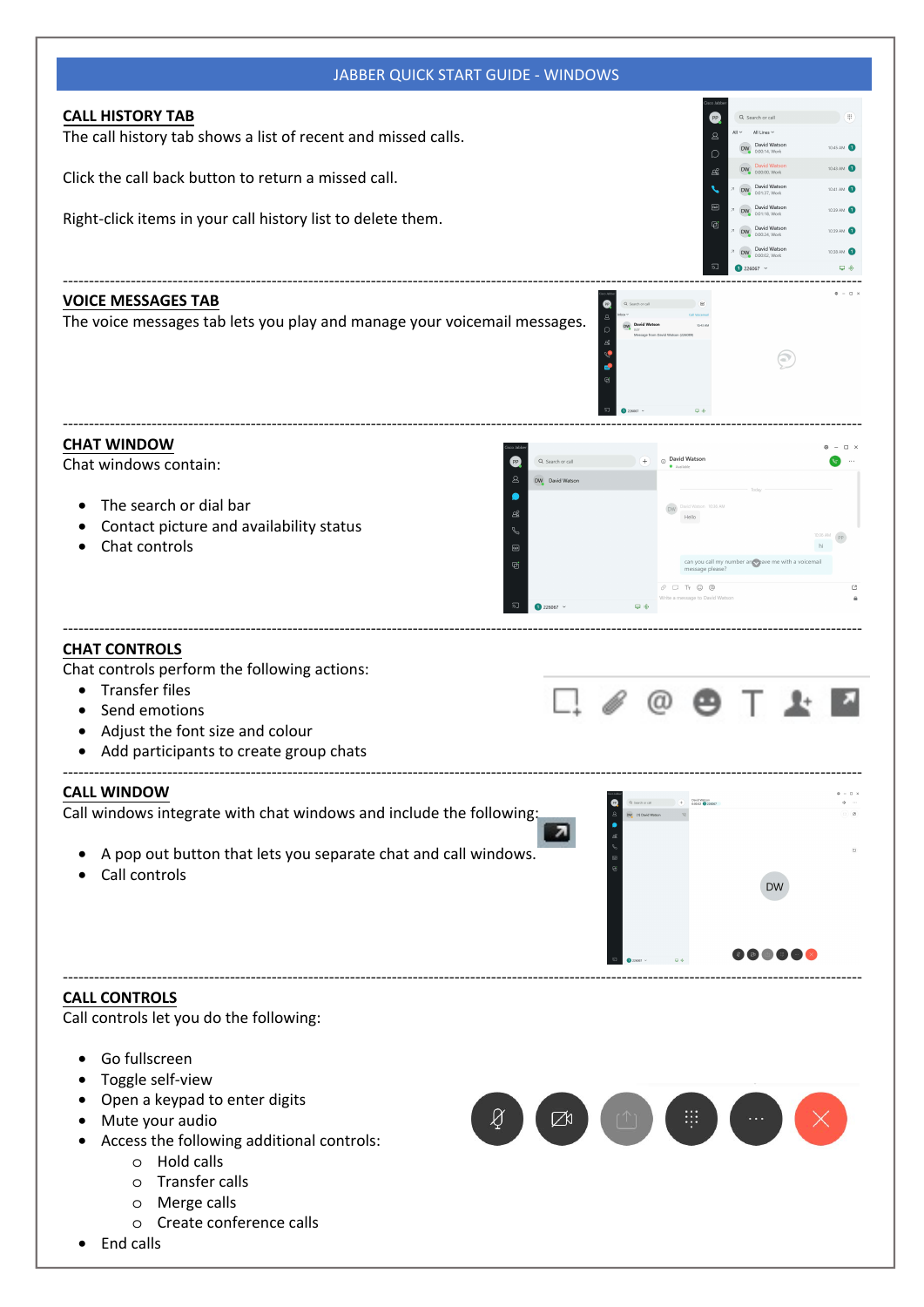| <b>JABBER QUICK START GUIDE - WINDOWS</b>                                                                                                                                                                                                                                                           |                                                                                                                                                                                                                           |
|-----------------------------------------------------------------------------------------------------------------------------------------------------------------------------------------------------------------------------------------------------------------------------------------------------|---------------------------------------------------------------------------------------------------------------------------------------------------------------------------------------------------------------------------|
| <b>INCOMING CALLS</b><br>When you receive an incoming call, you can reply with a chat message,<br>answer the call, or decline the call.                                                                                                                                                             | lncoming call<br>226067 - 226067<br>David Watson<br><b>DW</b><br>Work<br>Chat reply<br>Decline<br>Answer                                                                                                                  |
| <b>CONTACT GROUPS</b><br>Contacts can be grouped together.                                                                                                                                                                                                                                          |                                                                                                                                                                                                                           |
| Users can create, delete, and rename contact<br>PP<br>Q Search or call<br>groups personalised to their account.<br>∙<br>Contacts<br>Right-clicking on an individual contact will give<br>> IT Services<br>Ω<br>NetSec<br>the options for their contact to be moved or<br>copied to a contact group. | $\Box$<br><b>New</b><br>Contact<br>Settings<br>Import contacts.<br>Custom contact<br>View<br>View my profile<br>Group<br>Help<br>Directory group<br>Change password<br>Sign out<br>Chat room<br>Exit<br><b>Custom Tab</b> |
| Team managers can request the automatic deployment of Jabber contact lists to their staff. IT Services will need<br>to be given the name of the contact group, to be created, and the names and AD usernames of the members of<br>staff to be added.                                                |                                                                                                                                                                                                                           |
| It should be noted that once the contact list has been created and deployed, IT Services will not be able to edit the<br>contact list or remove it from user accounts.                                                                                                                              |                                                                                                                                                                                                                           |
| <b>GROUP CHATS, GROUP EMAILS, AND CONFERENCE CALLS</b>                                                                                                                                                                                                                                              |                                                                                                                                                                                                                           |
| Right-clicking on a contact group will give the options to start a conference<br>call or chat with the group, or send the group an email through an email client.                                                                                                                                   | $\times$ UC Team<br>Alert when available<br>David V<br>Start a group chat<br><b>DW</b><br>Offline<br>Start conference call<br>Gary Pa<br>GP<br>Send broadcast message<br>Offline<br>Send email<br>Rename                  |

Members of staff can contribute to a number of different chat conversations at the same time.

- *Public Chat Rooms* can be created by a member of staff, and any other member of staff at the University can then search for and join the chat room without approval.
- *Restricted Chat Rooms* can be created by a member of staff, and others can search for the chat room, but request to join needs to be approved by the creator or moderator.

There is no restriction on members of staff creating persistent chat rooms.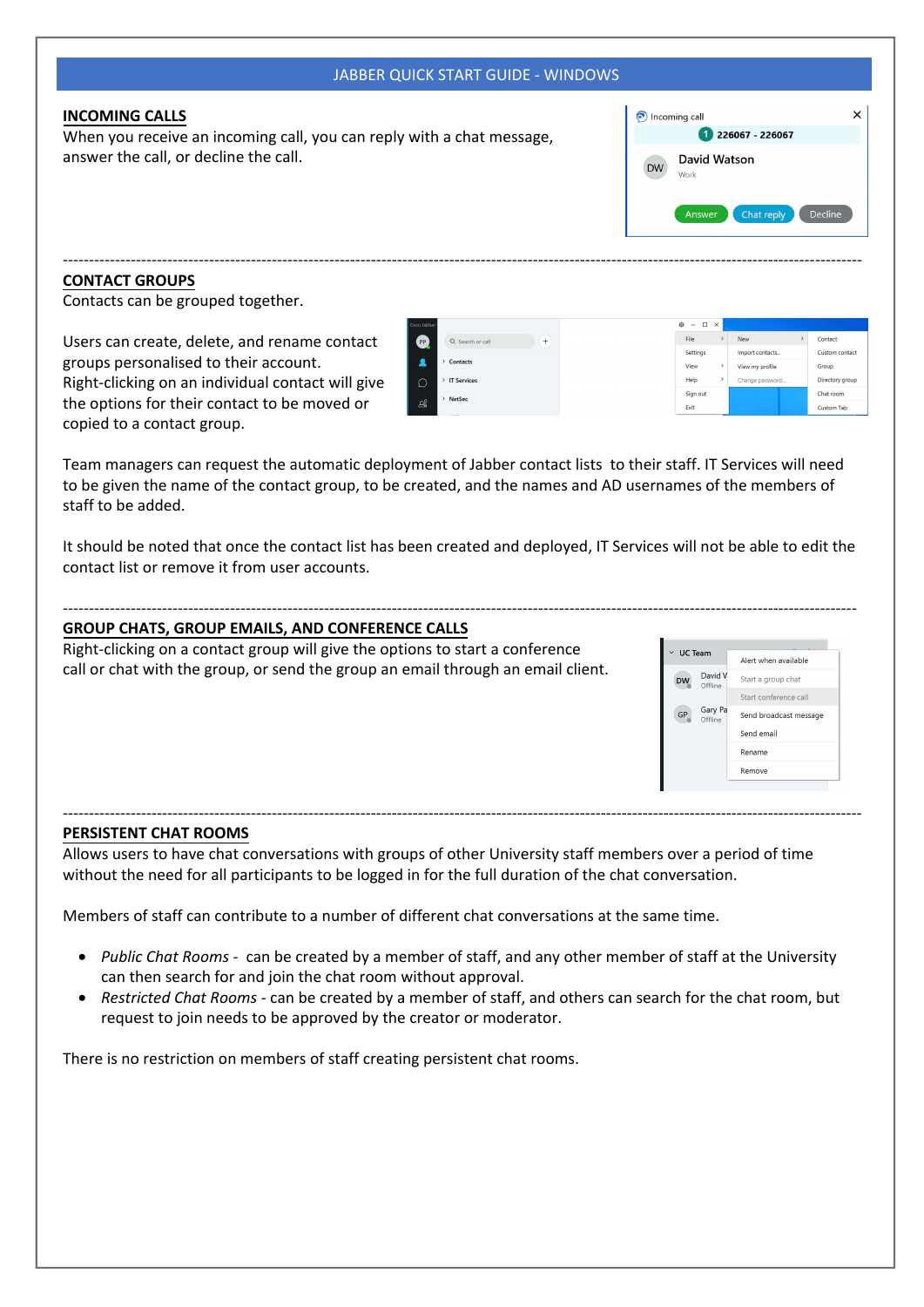# JABBER QUICK START GUIDE - WINDOWS

#### **PERSISTENT CHAT ROOMS**

Allows users to have chat conversations with groups of other University staff members over a period of time without the need for all participants to be logged in for the full duration of the chat conversation.

Members of staff can contribute to a number of different chat conversations at the same time.

- *Public Chat Rooms* can be created by a member of staff, and any other member of staff at the University can then search for and join the chat room without approval.
- *Restricted Chat Rooms* can be created by a member of staff, and others can search for the chat room, but request to join needs to be approved by the creator or moderator.

There is no restriction on members of staff creating persistent chat rooms. Use of the chat room feature is covered under the University's Acceptable Use Policy and other related policies.

# **Creating Chat Rooms**

New chat rooms are created by clicking on the button at the top of the main Jabber window.

Select "File" -> "New" -> "Chat Room"

The new chat room should be given an appropriate name and description. It also needs to be configured as either "Public" or "Restricted". Once selected, it cannot be changed.

# **Joining Existing Chat Rooms**

By selecting "Chat Rooms" and then "All Rooms", it will display all the names and descriptions of all existing University chat rooms.

Selecting "Join" button for a chat will either immediately make the user a member of the chat room or will result in a request for approval.

#### **Posting in a Chat Room**

The chat room window contains:

- Search and dial bar
- Chat room member list and status information
- Start conference call button
- Chat room history search options
- Chat rooms configuration options (for creators and moderators only)
- Main chat room history window
- New message window

New postings can be added by typing the message into the new message window at the bottom of the main chat room window (similar to a normal 1-to-1 chat)

# **Chat Room Member List and Status Information** The Chat Room member list will show a user the Jabber status of other members of the chat room. The user can then select to contact and individual user directly by double clicking their name on the list. This will open up another Jabber window.



 $\Box$ File

Import contacts.

View my profile

Q Search for a room All rooms  $\sim$   $\sigma$ 

UKRI Circular Economy Chat Ro.

UK Uni Search Fair

**Unified Comms** 

O Unified Comm

AT Hello test

 $\sqrt{a}$ 

Change p

Settings

View

Help

Exit

Sign out

<sup>®</sup>

 $\Omega$ 

 $\mathcal{Q}$ 

a.

 $\sqrt{+}$ 

 $\bullet$ 

 $\alpha$ 

 $\bullet$ 

ෂ

 $\overline{a}$  $\sigma$  Q Search or call

**The Holfred Common** 

Contact

Group

Custom contact

Directory group

Chat room

Custom Tab

 $\sim$  10  $\mu$ 

 $^{M}$  (PP

 $\overline{P}$ 

Hello, this is a test